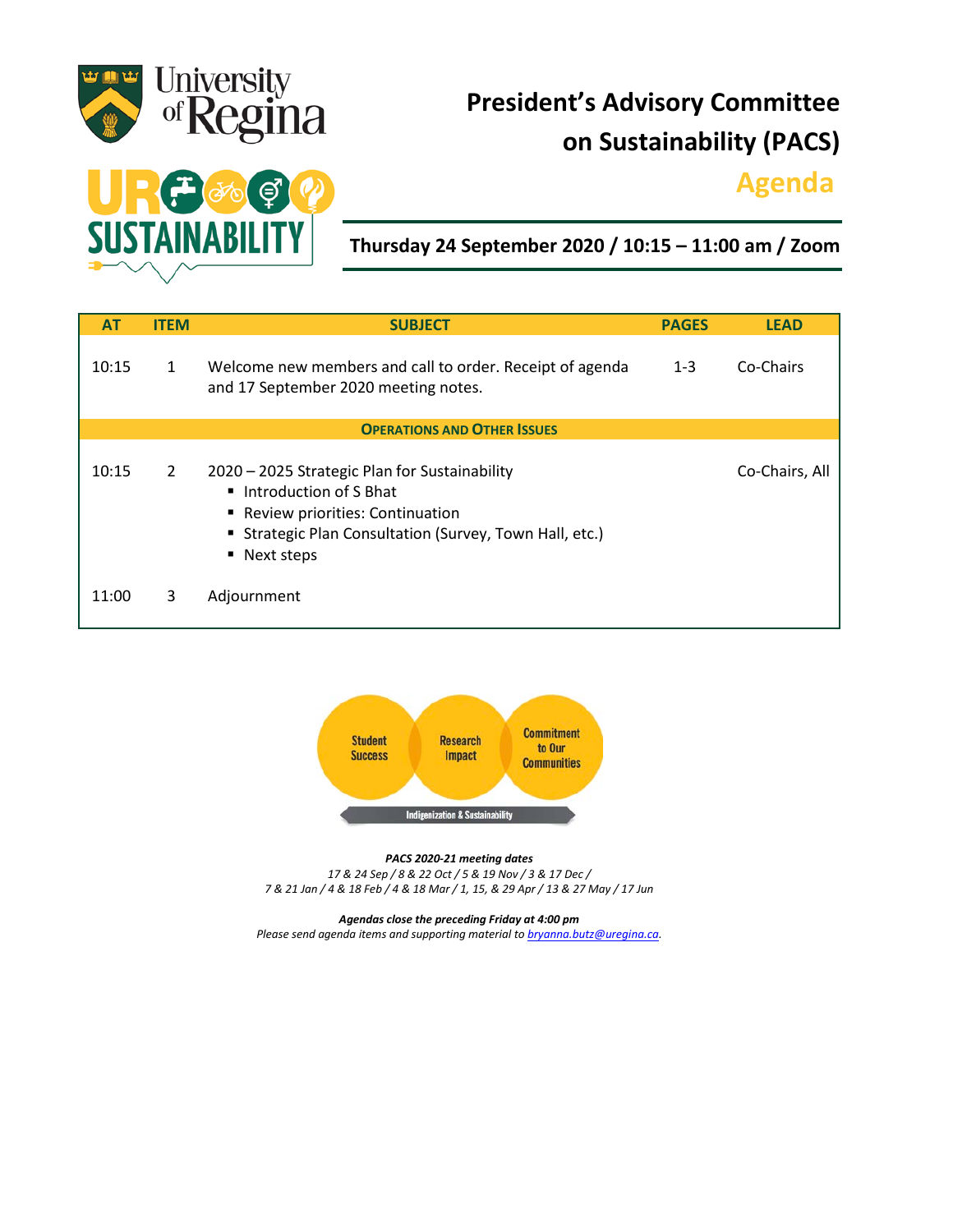

# **President's Advisory Committee on Sustainability (PACS)**

## **Meeting Notes.**



### **Thursday 17 September 2020 / 10:30 – 11:15 am / Zoom**

### **MEMBERS** d Gregory (Co-Chair), K McNutt (Co-Chair), B Butz (Resource), K Bommavaram *(GSA rep)*, D Cherwaty, J Crivea, J Dale, R Konecsni, N Paskewitz, R Petry, G Singh Lehal *(URSU rep)*, N Tajik *(PACS student support)*, S Young

#### **1. Welcome and call to order at 10:30 am**

Agenda and meeting notes from 27 August 2020 received without emendation.

#### **OPERATIONS AND OTHER ISSUES**

#### **2. 2020 – 2021 meeting dates**

Based on the 27 August meeting, B Butz created a 2020 – 2021 PACS meeting date schedule. Committee members have no issue with this schedule and will attend as they can/are able.

#### **3. Sustainability: year of transition**

With the support of the Interim President, the Co-Chairs discussed the idea of 2020 – 2021 being a year of transition and revision for PACS. With the creation of a new Strategic Plan for Sustainability (SPS), we need to break away from the current and outdated Terms of Reference in order to move ourselves forward. Once the new SPS is created, an updated/new Terms of Reference document, which will include a renewed membership and resource list, will be formed. It will be the goal of this Committee to provide strong advisory support to the new President.

A motion to work outside the current Terms of Reference for the 2020 – 2021 year, with the notion to update/create the PACS Terms of Reference and a Communications Strategy that align with the 2020 – 2025 Strategic Plan, was put forward.

M/S D Cherwaty / K McNutt **CARRIED**

#### **4. 2015 – 2020 Strategic Plan for Sustainability: outcomes**

Thanks to M (Noor) Tajik for putting together this initial review of outcomes and measures from the 2015 – 2020 SPS. PACS is happy with this initial review document but would like to ensure the projects that have been initiated but that have not progressed any further, be included (i.e. Geothermal Energy). It is important to recognize the hours of work put into some of these projects/initiatives even though they are at a standstill (completed studies, promotions, etc.). PACS will await a more finalized report of the 2015 – 2020 SPS and will be available, individually if necessary, for further consultation.

#### **5. 2020 – 2025 Strategic Plan for Sustainability**

#### **Potential Coordinator(s)**

K McNutt has offered PACS the support and assistance of Ms Supriya Bhat, a PhD graduate of UR Biochemistry. Ms Bhat has completed her postdoctoral fellowship in biology and is currently a part-time Research Associate in the Dahms lab. K McNutt is confident in her abilities and believes she would do a fantastic job in assisting this Committee with the creation of the 2020 – 2025 SPS. PACS has no issue with this offer and looks forward to working with and meeting Ms Bhat. S Bhat